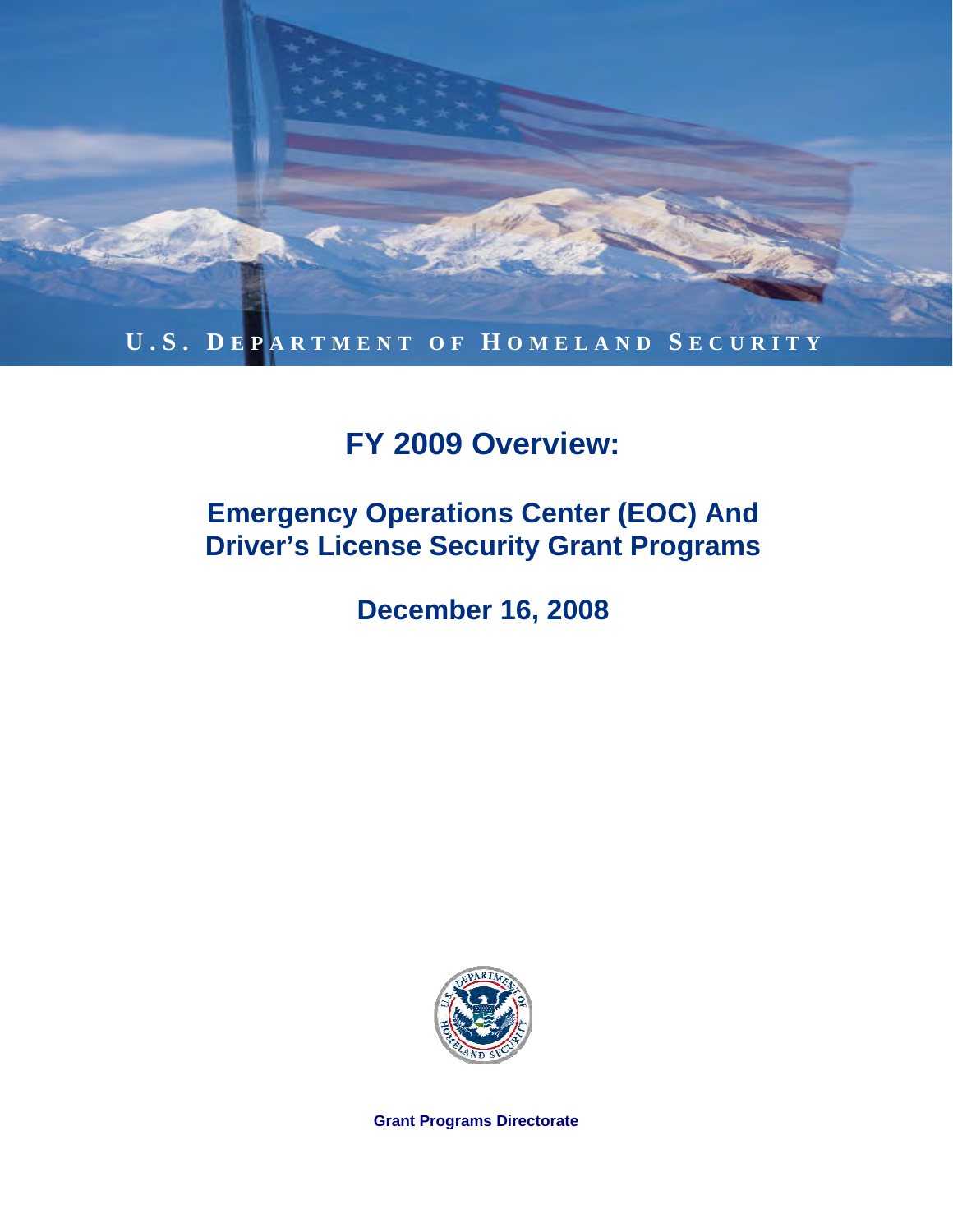## **Emergency Operations Center (EOC) Overview**

#### **Emergency Operations Center (EOC) Grant Program**

#### **Total Funding Available in FY 2009:** \$34,002,500

**Purpose:** The Emergency Operations Center (EOC) Grant Program is intended to improve emergency management and preparedness capabilities by supporting flexible, sustainable, secure, and interoperable Emergency Operations Centers (EOCs) with a focus on addressing identified deficiencies and needs. This program provides funding for construction or renovation of a state, local, or tribal governments' principal EOC. Fully capable emergency operations facilities at the state and local levels are an essential element of a comprehensive national emergency management system and are necessary to ensure continuity of operations and continuity of government in major disasters caused by any hazard.

**Eligible Applicants:** The governor of each state and territory is required to designate a State Administrative Agency (SAA) to apply for and administer the funds awarded under EOC. The SAA is the only eligible entity able to apply for the available funding on behalf of eligible state, local, and tribal EOCs.

**Program Awards:** The total amount of funding allocated for the FY 2009 EOC Grant Program under the *Consolidated Security, Disaster Assistance, and Continuing Appropriations Act, 2009 (*Public Law 110-329) is \$34,002,500. Of that amount, \$21,645,000 was appropriated for designated state and local EOC projects throughout the nation. The remaining \$12,357,500 shall be allocated competitively to eligible state, local, or tribal governments' principal EOCs based on a state and national review.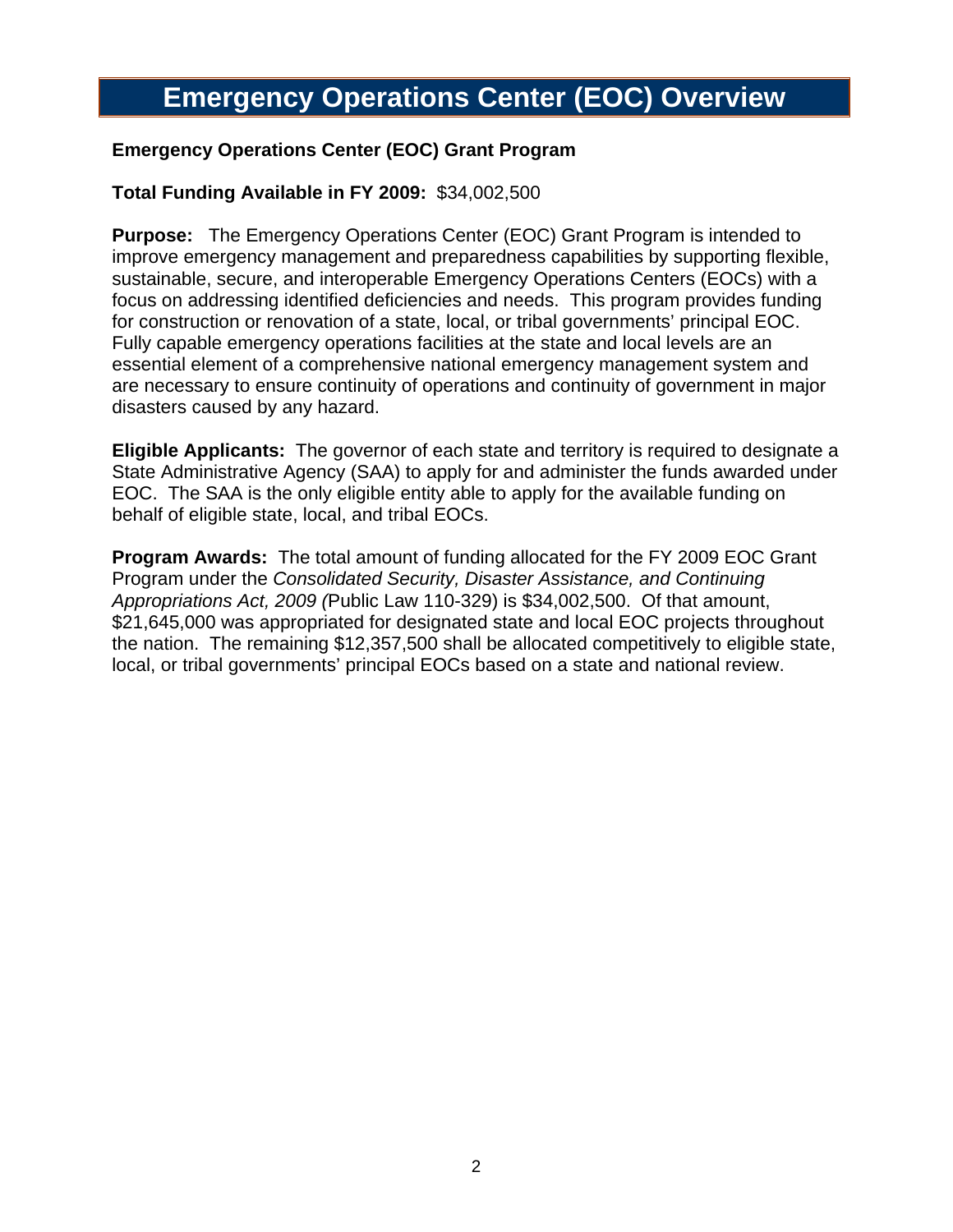### **Driver's License Security Grant Program Overview**

#### **Driver's License Security Grant Program**

#### **Total Funding Available in FY 2009:** \$48,575,000

**Purpose:** The purpose of FY 2009 Driver's License Security Grant Program is to prevent terrorism, reduce fraud, and improve the reliability and accuracy of personal identification documents that states and territories issue.

**Eligible Applicants:** Eligible applicants under the FY 2009 Driver's License Security Grant Program are state motor vehicle/drivers license issuing authorities, also known as the State Motor Vehicle Administration (MVA), or the State Department of Motor Vehicles (DMV). DHS encourages states to submit grant applications to fund projects that will improve driver's license issuance processes and expedite state compliance with the REAL ID Act and rule. The grant applicant will need to identify an individual in the MVA or DMV with overall programmatic and fiscal oversight of FY 2009 Driver's License Security Grant Program funding awarded to the state.

**Program Awards:** The total amount of funding allocated for the FY 2009 Driver's License Security Grant Program under the *Consolidated Security, Disaster Assistance, and Continuing Appropriations Act, 2009 (*Public Law 110-329) is \$48,575,000. All 56 states and territories will receive a base amount with the balance of funds distributed based on the total number of driver's licenses/IDs issued in each state. Final determinations for funding allocations will be based upon applications received as well as the results of a national review panel.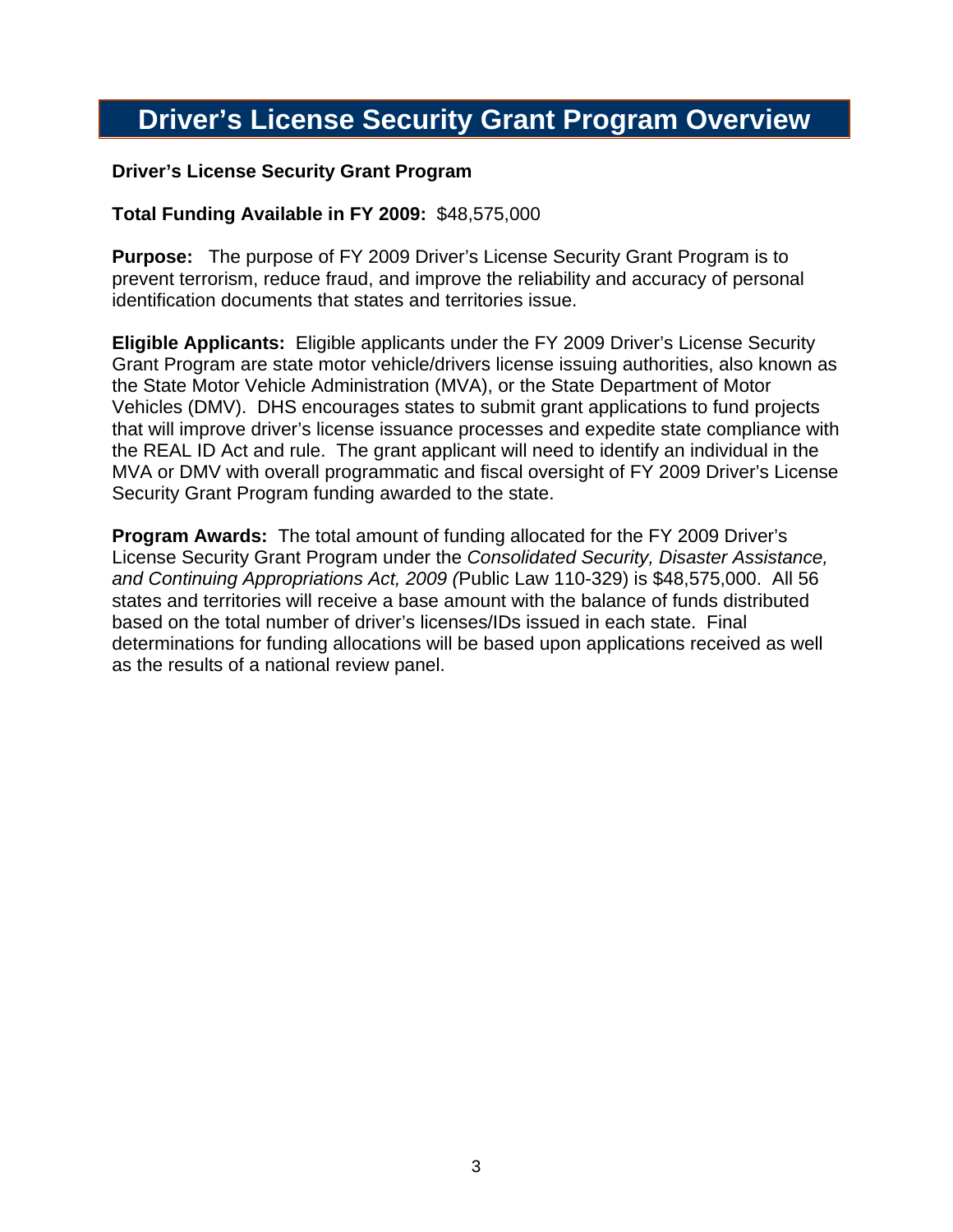# **FY 2009 EOC Grant Program Funding Table**

### **FY 2009 EOC Grant Program Non-competitive Funding Allocations**

| <b>State</b>   | <b>EOC Recipient</b>                                         | FY 2009 Allocation |
|----------------|--------------------------------------------------------------|--------------------|
| Arkansas       | Sebastian County                                             | \$750,000          |
| California     | American Red Cross, Sacramento Sierra Chapter                | \$35,000           |
|                | City of Bell Gardens                                         | \$175,000          |
|                | City of Cudahy                                               | \$50,000           |
|                | City of Half Moon Bay                                        | \$750,000          |
|                | City of Rialto                                               | \$225,000          |
|                | City of Rio Vista                                            | \$150,000          |
|                | San Diego Unified School District                            | \$400,000          |
|                | San Francisco Police Department                              | \$1,000,000        |
| Florida        | City of Coral Springs                                        | \$550,000          |
|                | City of Miami Beach                                          | \$1,000,000        |
|                | Lake County                                                  | \$1,000,000        |
|                | <b>Marion County</b>                                         | \$750,000          |
|                | Sarasota County                                              | \$1,000,000        |
|                | Town of Pomona Park                                          | \$300,000          |
| Georgia        | Douglas County                                               | \$500,000          |
| Illinois       | Cook County                                                  | \$1,000,000        |
| Indiana        | <b>Spencer County Commissioners</b>                          | \$1,000,000        |
| Kentucky       | Crittenden County                                            | \$750,000          |
| Louisiana      | Tensas Parish Police Jury                                    | \$750,000          |
| Michigan       | City of Detroit                                              | \$1,000,000        |
| New Jersey     | County of Atlantic                                           | \$750,000          |
|                | <b>Hudson County</b>                                         | \$1,000,000        |
| New York       | Village of Bellerose                                         | \$200,000          |
| North Carolina | North Carolina Department of Crime Control and Public Safety | \$1,000,000        |
| Oregon         | City of Gladstone                                            | \$60,000           |
| Pennsylvania   | Northumberland County, Department of Public Safety           | \$1,000,000        |
| Texas          | City of Del Rio                                              | \$500,000          |
| Vermont        | Vermont Emergency Management Agency                          | \$1,000,000        |
| Virginia       | Chesterfield County                                          | \$250,000          |
|                | City of Richmond                                             | \$750,000          |
| Washington     | Snohomish County                                             | \$1,000,000        |
| Wisconsin      | Village of Poynette                                          | \$1,000,000        |
| <b>Total</b>   |                                                              | \$21,645,000       |